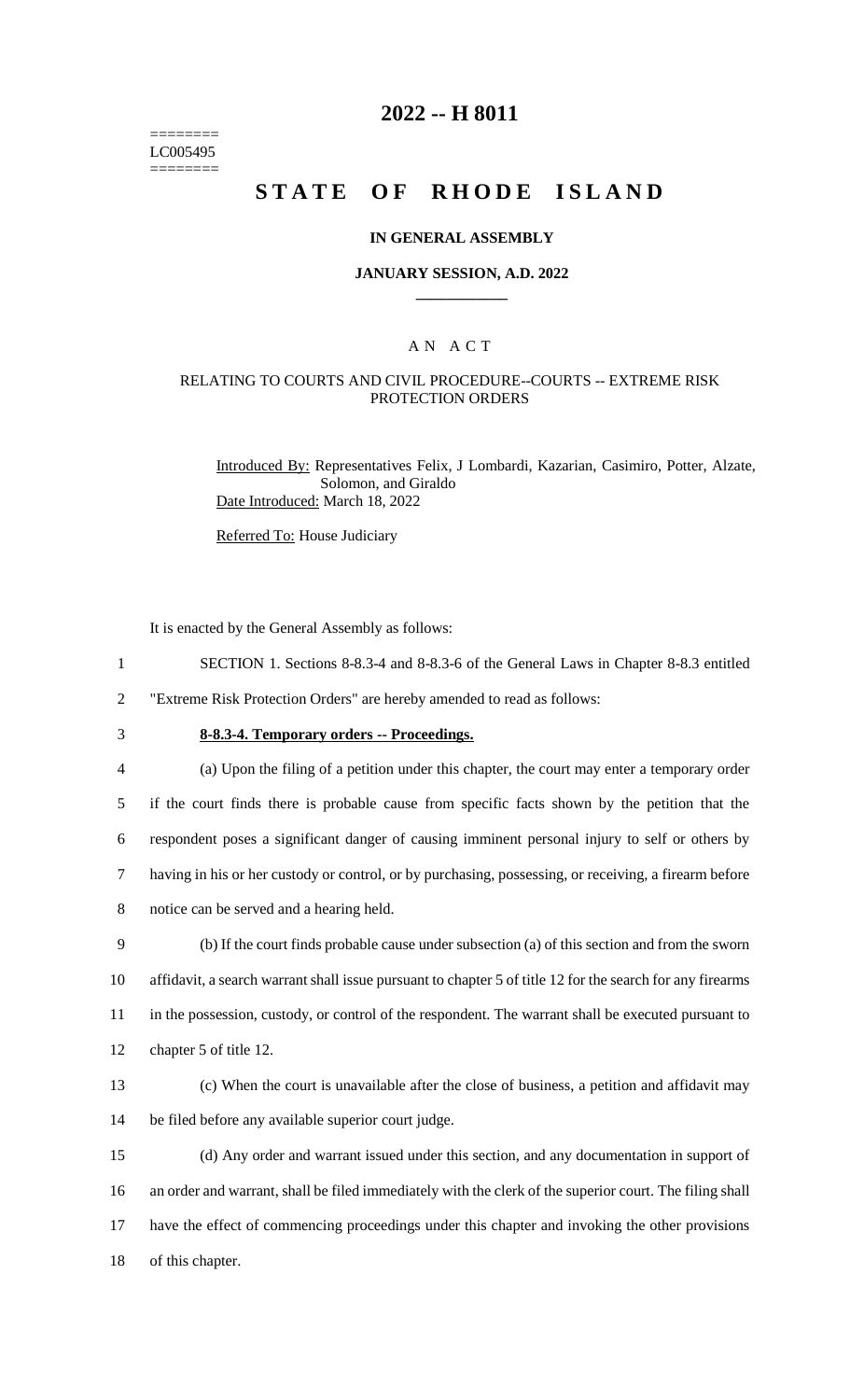- (e) A temporary extreme risk protection order must include:
- 2 (1) A statement of the grounds supporting the issuance of the order;
- (2) The date and time the order was issued;
- (3) A statement that the order shall continue until such time as a court considers the petition pursuant to § 8-8.3-5 at a hearing;
- (4) The address of the court that issued the order and in which any responsive pleading should be filed;
- 

(5) The date and time of the scheduled hearing;

 (6) The following statement: "To the subject of this protection order: This order will continue until the hearing scheduled on the date and time noted above. If any of your firearms have not been seized by the petitioner, you are under an obligation to immediately contact the petitioner to arrange for the surrender of any other firearms that you own and/or are in your custody, control, or possession, that have not been seized. You must surrender to the petitioner all firearms that you own and/or are in your custody, control, or possession, and also immediately surrender to the licensing authority or the attorney general any concealed carry permit issued to you pursuant to § 11-47-11 or § 11-47-18. While this order is in effect, it is illegal for you to have any firearm in your possession, custody, or control or for you to purchase, receive, or attempt to purchase or receive any firearm. You may seek the advice of an attorney as to any matter connected with this order. If you believe you cannot afford an attorney, you are hereby referred to the public defender for an intake interview, and if eligible, the court shall appoint an attorney for you."

 (7) Any temporary extreme risk protection order issued pursuant to this section shall continue until the time of the hearing pursuant to § 8-8.3-5. If the court continues a hearing pursuant to § 8-8.3-5, the temporary order shall remain in effect until the next hearing date.

 (f) The court shall schedule a hearing within fourteen (14) days of the issuance of a temporary extreme risk protection order to determine if a one-year extreme risk protection order should be issued under this chapter.

27 (g) A temporary extreme risk protection order shall be immediately personally served  $\frac{dy}{dx}$ 28 the petitioner, consistent with the provisions of § 8-8.3-6, along with supporting documents that formed the basis of the order, the notice of hearing, and the petition for the one-year extreme protection order. Alternative service shall be in accordance with § 8-8.3-6. Service issued under this section takes precedence over the service of other documents, unless the other documents are of a similar emergency nature. If timely personal service cannot be made, the court shall set a new hearing date and shall require additional attempts at obtaining personal service or permit alternative service as provided in this chapter.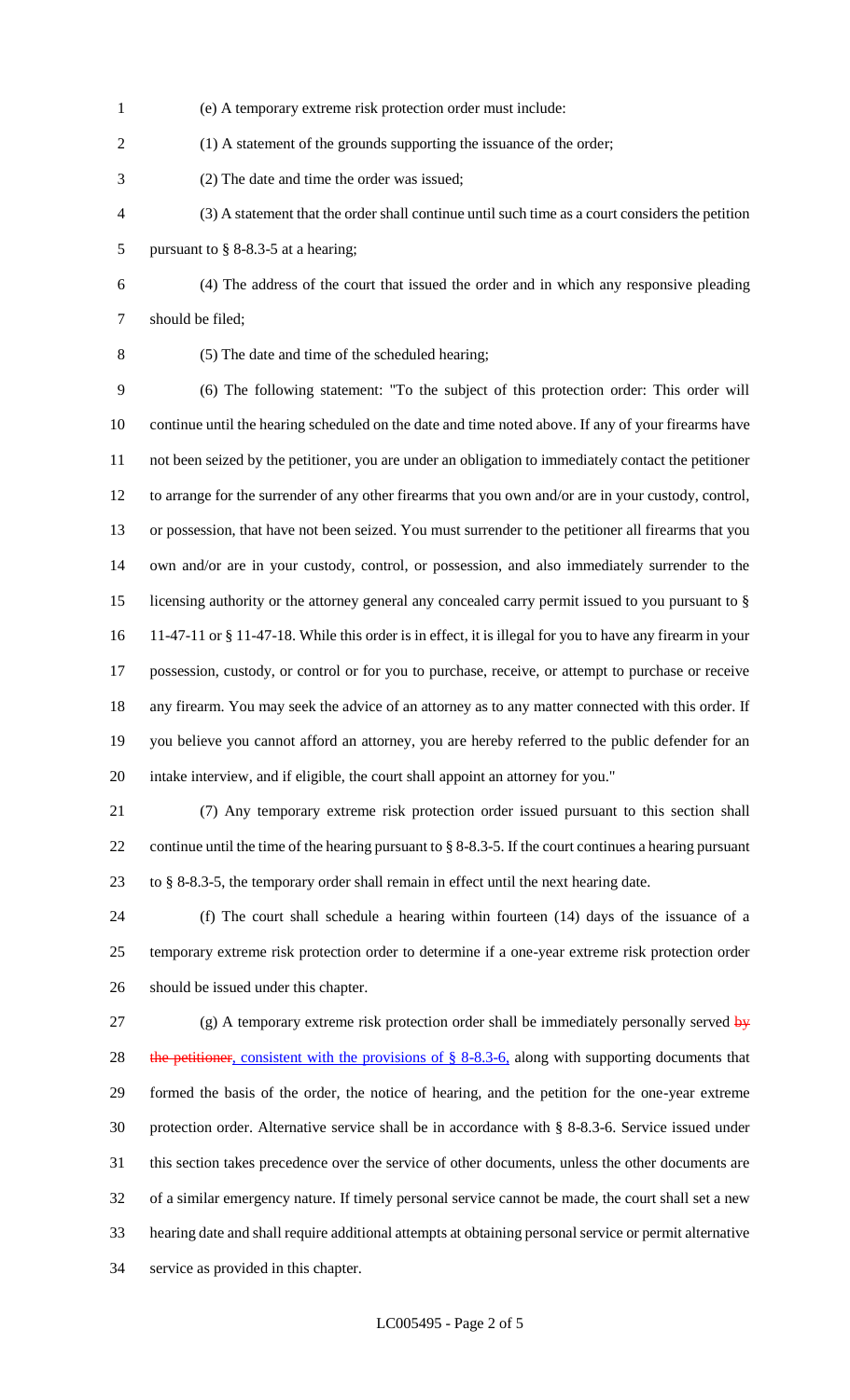(h) If the court declines to issue a temporary extreme risk protection order, the court shall state in writing the reasons for the denial.

#### **8-8.3-6. Service of one-year extreme risk protection orders.**

 (a) A one-year extreme risk protection order issued under this chapter shall be personally served upon the respondent by the division of sheriffs. Provided, the division of sheriffs may request the assistance of the state police with the service as needed. If the division of sheriffs cannot complete service of the one-year extreme risk protection order upon the respondent within seven (7) days of the order's issuance, the deputy sheriff shall notify the petitioner and the court. The petitioner shall then seek an order for alternative service pursuant to this chapter. The division of 10 sheriffs shall not charge or accept any fee for effectuation of service of any temporary or one-year 11 extreme risk protection order issued under this chapter.

 (1) Any law enforcement agency that has a petition for a temporary or one-year extreme 13 risk protection order granted under this chapter may transmit a copy of any documents that must 14 be served including, but not limited to, any orders, affidavits, or any other documents required to 15 be served on the respondent, to the division of sheriffs by email, facsimile or other electronic means. 16 Any such documents, provided that they contain a seal of the court in which they were filed, so transmitted, shall be considered true and accurate copies and the division of sheriffs shall not 18 require that hard or paper copies be hand delivered to its office before effectuating service. (2) After serving the respondent under subsection (a) of this section, the division of sheriffs

20 shall promptly transfer a copy of the documents so served as well as the proof of service to the 21 court from which the order was issued. The division of sheriffs shall also transfer a copy of the

22 same documents to the petitioner.

 (b) If the court determines that after diligent effort, personal service on the respondent with or of any documents as required pursuant to this chapter cannot be made, then the court may order an alternative method of service designed to give reasonable notice to the respondent. Alternative service may include, but shall not be limited to: service by certified and regular mail at respondent's last-known address or place of employment; leaving copies at the respondent's dwelling or usual place of abode with a person of suitable age and discretion residing therein; or by affixing a summons to the door of the respondent's residence. Provided, due to the nature of these proceedings, notice shall not be given by publication in a newspaper.

 (c) In the event personal service of any order, notice, or other document issued pursuant to this chapter cannot be obtained, the court shall have discretion to continue any extreme risk protection order, and hearing thereon, as the court deems appropriate, until service can be made upon the respondent.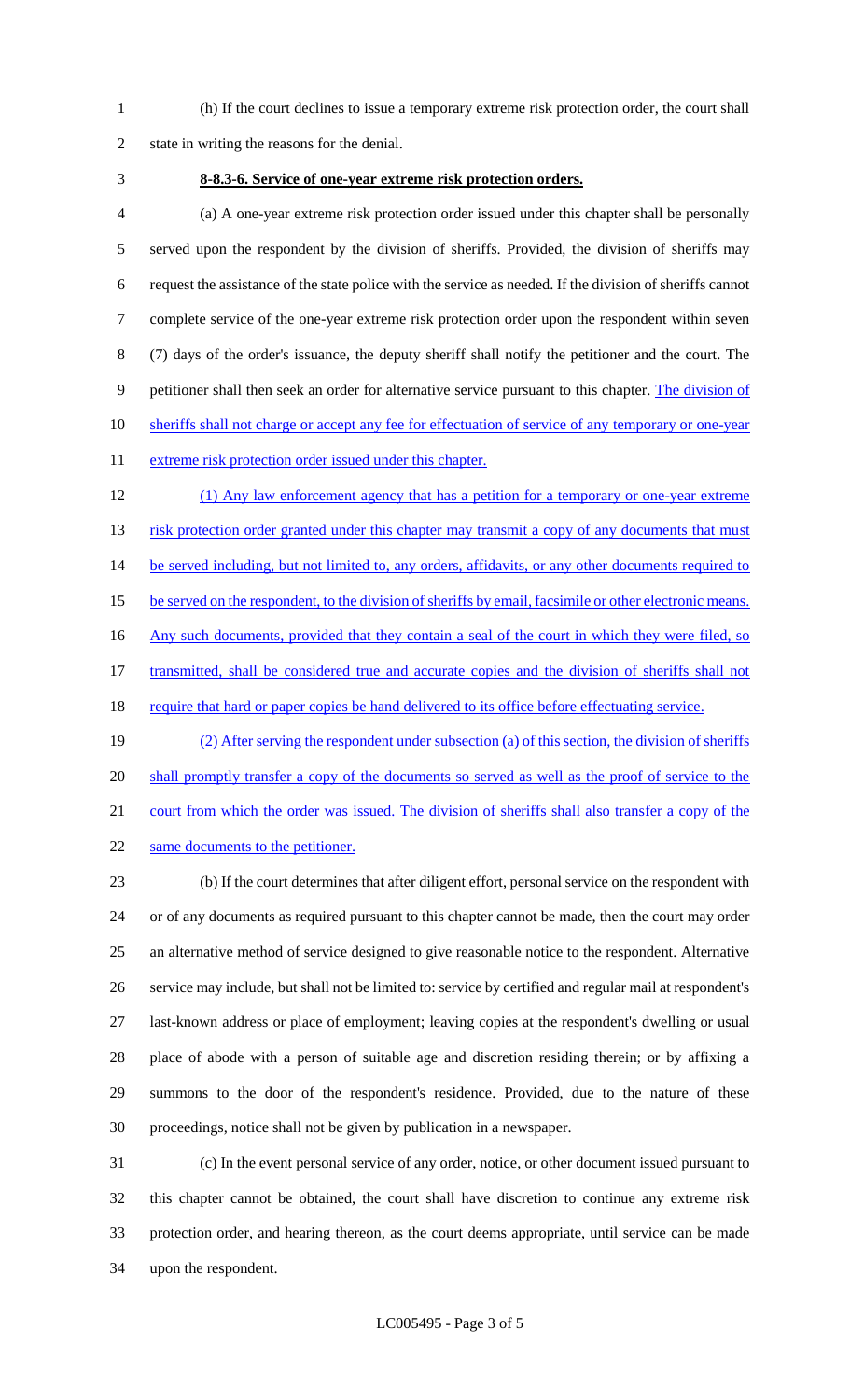- 1 (d) Upon receipt of alternative service of any order, notice, or other document issued 2 pursuant to this chapter, the respondent shall comply with the order, notice, or document as if
- 3 personally served.
- 4 SECTION 2. This act shall take effect upon passage.

======== LC005495 ========